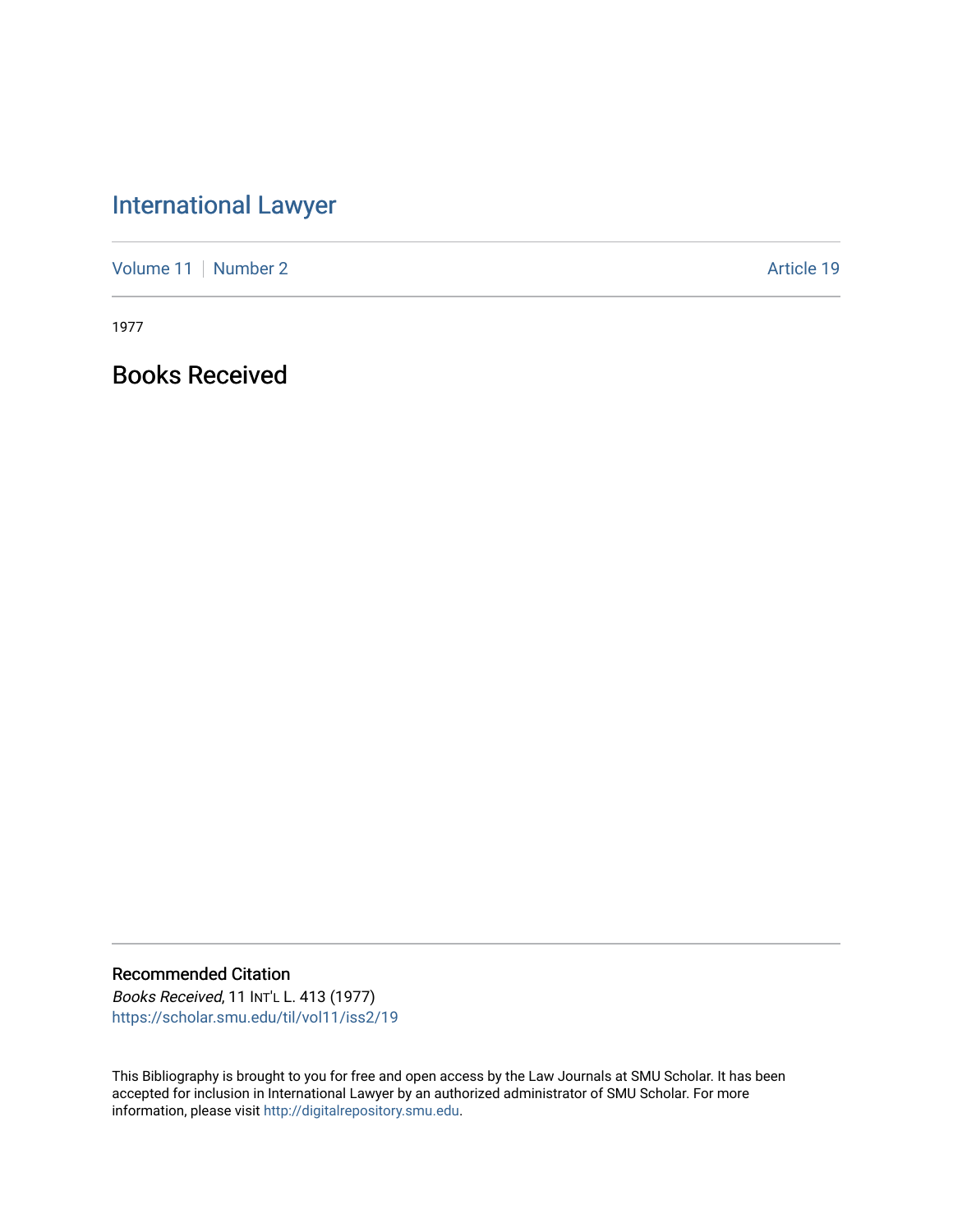## **Books Received**

- Ault, H.J. and Radler, A.J., *The German Corporation Tax Reform Law 1977.* Deventer, The Netherlands: Kluwer. 1976. 117 pp. **\$15** (Distributed by F.B. Rothman & Co., S. Hackensack, New Jersey.
- Bray, Wayne D., *The Common Law Zone in Panama.* San Juan, Puerto Rico: Inter-American University Press. 1977. xxiii and **150** pp. \$20 Index.
- Department of the Air Force, *International Law-The Conduct of Armed Conflict and Air Operations.* AF Pamphlet 110-31. Washington, D.C.: Hq. United States Air Force. 19 November 1976. iii and 154 pp.
- Department of State, *Foreign Relations of the United States,* 1949, Vol. VII. *The Far East and Australasia,* Part 2, Washington, D.C.: U.S. Government Printing Office, 1976. x and 620 pp. Index. \$9.30.
- Dori, Teruo, and Shattuck, W.L., Ed., *Patent and Know-how Licensing in Japan and the United States.* Seattle, Washington: University of Washington Press. 1977. x and 430 pp. \$27.50.
- Freeman, M.D.A., *The Legal Structure.* New York, N.Y.: Longman, Inc. 1977. x and 243 pp. \$6.50 cloth; \$4.50 paper.
- Hotaling, Edward, *The Arab Blacklist Unveiled.* Beverly Hills, Cal. 90211 (256 **S.** Robertson Blvd.): Landia Publishing Co. 1977. 288 pp.
- Jones, T.B., Munich, *A Tale of Two Myths.* Ardmore, PA.: Dorrance & Co. 1977. xi and **58** pp. \$3.95.
- Miller, C.J., and Lovell, P.A., *Product Liability.* London: Butterworths. 1977. xxxix and 386 pp.
- Moore, J.N., Ed., *The Arab-Israeli Conflict. Readings and Documents.* Princeton, N.J.: Princeton University Press. 1977. xxxvi and 1284 pp. \$30 cloth; \$13.50 paper.
- *Netherlands Yearbook of International Law,* Vol. VII, 1976. Leyden: A.W. Sijthoff. 1976. vii and 405 pp. \$22.75.
- Nonproliferation Issues. *Hearings before the Subcommittee on Arms Control, International Organizations and Security Agreements, Senate Committee on Foreign Relations.* Washington, D.C.: U.S. Government Printing Office. v and 426 pp.